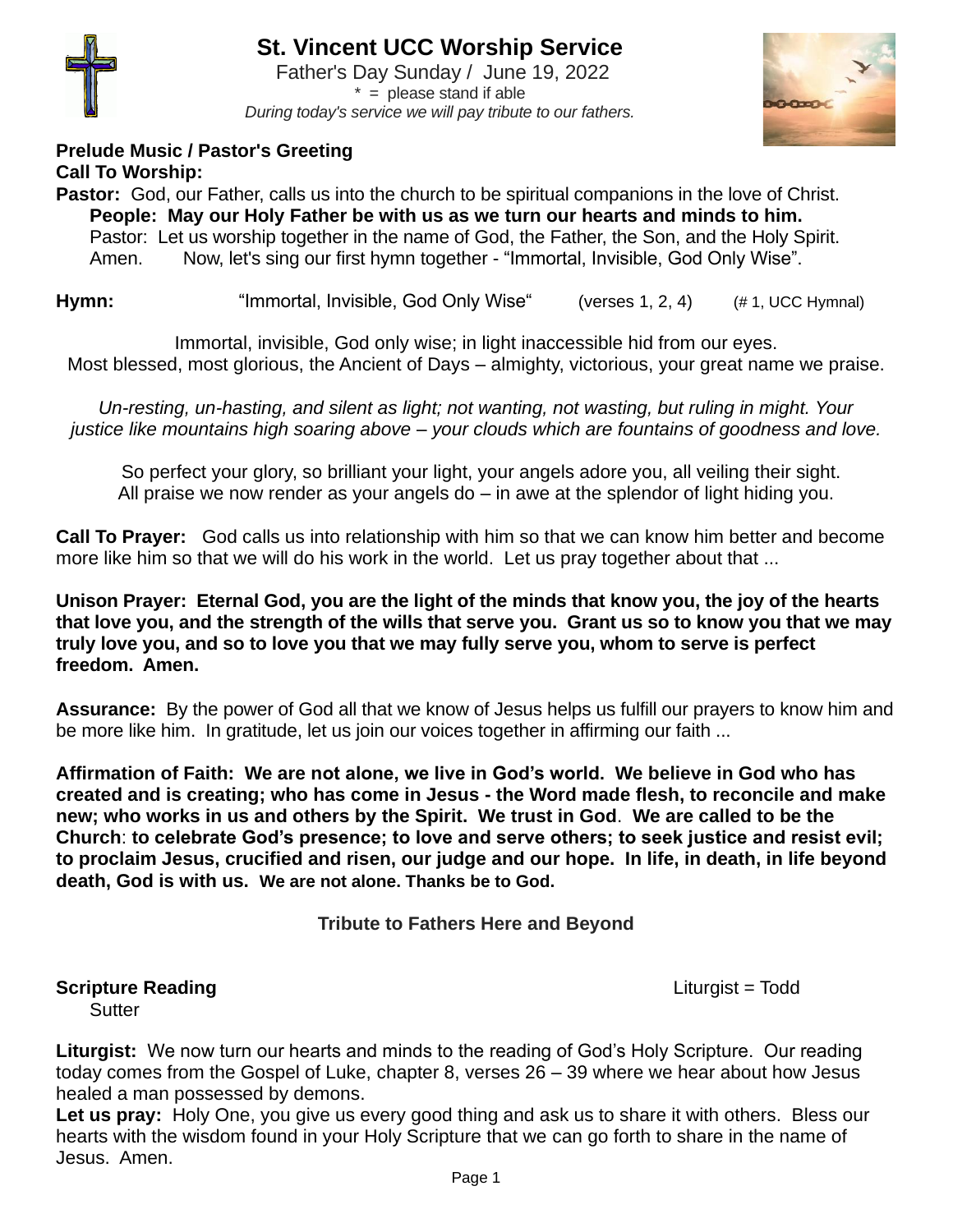### **Reading: Luke 8: 26-39**

Jesus and his disciples went in a boat across from Galilee to the country of the Gerasenes. As Jesus stepped out on land, he immediately noticed a man not far from there who was possessed by demons. He wore no clothing and was chained with shackles at the opening of a cave. Many times before this, the man had been seized by the demons so violently that he had to be taken away from other people and kept here on the outskirts of town under guard.

Jesus went directly to this man and commanded the unclean spirit to come out of him. But, the man shouted at the top of his voice, "What have you to do with me, Jesus, Son of the Most High God? I beg you, do not torment me".

Jesus then asked him, "What is your name?" The man said, "Legion"; for there were many demons that had entered him. They begged Jesus to not order them to go back into the abyss.

Now there on the hillside a large herd of swine was feeding; and the demons begged Jesus to let them enter these. So he gave them permission. Then the demons came out of the man and entered the swine, and the herd rushed down the steep bank into the lake and was drowned.

When the swineherds saw what had happened, they ran off and told it in the city and in the country. Then people came out to see what had happened, and when they came to Jesus, they found the man from whom the demons had gone sitting at the feet of Jesus, clothed and in his right mind. And they were afraid.

Those who had seen it told them how the one who had been possessed by demons had been healed. Then all the people of the surrounding country asked Jesus to leave them; for they were seized with great fear. So he got into the boat and returned.

The man from whom the demons had gone begged that he might join him; but Jesus sent him away, saying, "Return to your home, and declare how much God has done for you."

So he went away, proclaiming throughout the city how much Jesus had done for him.

**Liturgist:** Here ends the reading of God's Holy Scripture. May God bless us with understanding and may we show our understanding in the way we live our lives. Amen.

**Hymn Intro:** Now, let us remain seated as we sign together our middle hymn, "Be Still, My Soul".

**Hymn:** "Be Still, My Soul " (# 488, UCC Hymnal)

Be still, my soul; for God is on your side. Bear patiently the cross of grief or pain. Leave to your God to order and provide; in every change God faithful will remain. Be still my soul - your best eternal friend through thorny ways leads to a joyful end.

*Be still, my soul; for God will undertake to guide in future days as in the past. Your hope, your confidence let nothing shake; all now mysterious shall be clear at last. Be still my soul – the waves and winds still know how Jesus' power ruled them long ago.*

Be still, my soul; the hour will soon be here when we shall be with God whom we adore. With disappointment gone, no grief nor fear, sorrow replaced with joy forevermore. Be still my soul – when change and tear are past, all safe and blessed we shall meet at last.

## **Pastor's Message:** "Released!